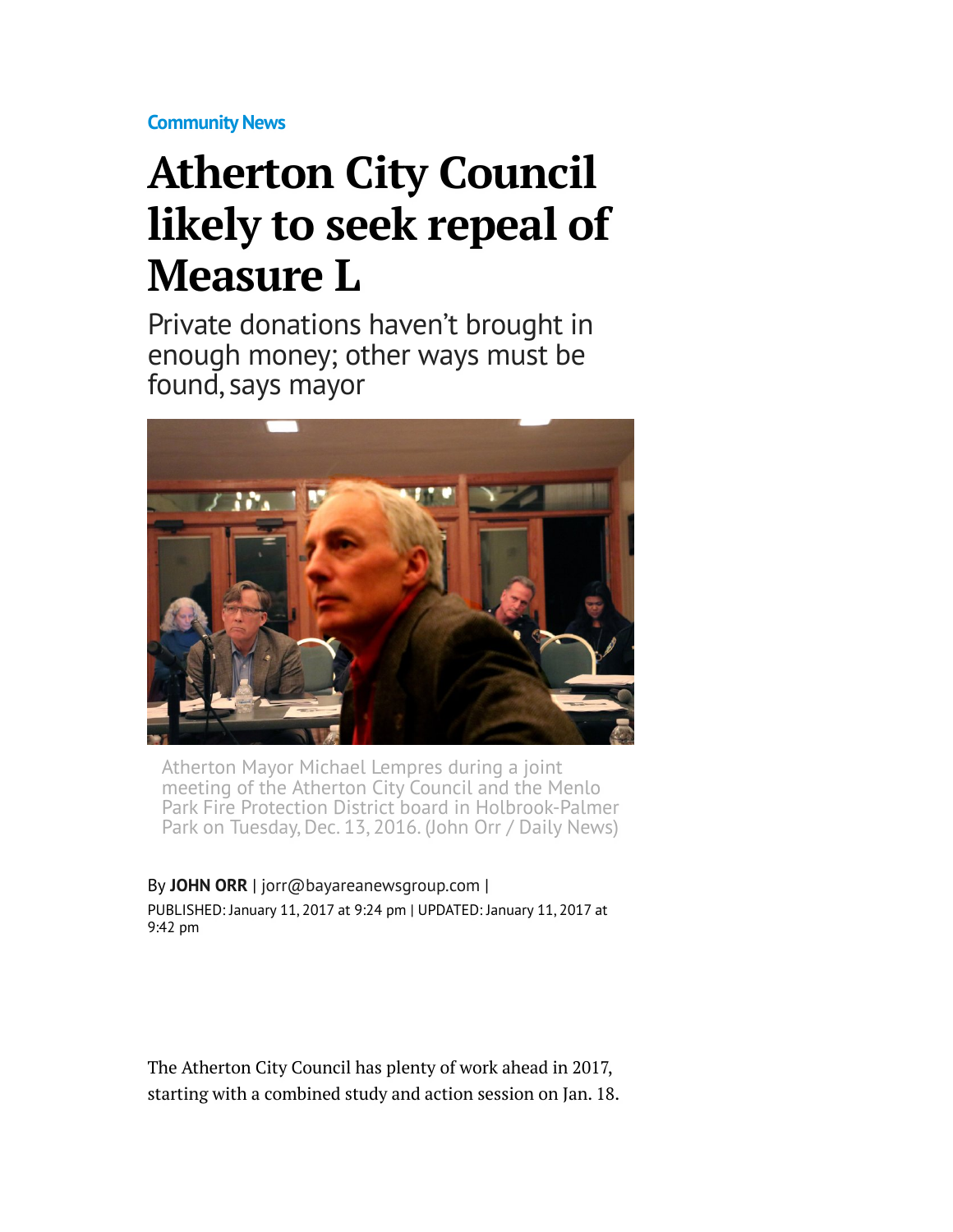That meeting, starting at 5:30 p.m. with the study session, and continuing with the action session at 7 p.m., will be the only full meeting of the council in January.

One item, according to Mayor Michael Lempres, will be to "begin discussion on Measure L."

That measure, passed by 73 percent of Atherton voters in 2012, is the one that requires that the town use "funds primarily from private donations to construct a new Town Center." It also states that general fund or parcel tax money may not be used for the project.

After years of planning a replacement for the old and decrepit buildings that house the town's administration, police and planning departments, and years of trying to raise funds, it's become clear that private donors are not going to come through with enough money for the job.

"We'll talk about alternative funding mechanisms for the civic center," said Lempres during a recent phone call. "Here's what we have from Atherton Now (the committee tasked with raising the donations), here's what remains."

Atherton Now has raised about \$6 million so far, enough to get the planning completed and then some, and the town has about \$2 million from other funds saved, but another \$10 million to \$15 million is still needed.

"There are three or four methods, paths, for funding," Lempres said. "We'll begin to talk about the options, and set direction for staff, decide on the language for a ballot measure to repeal Measure L."

And, Lempres pointed out, "We don't have much time. We'll likely want to put it on the June ballot, which means we have to get the exact language for it set by council, probably by February."

Another issue facing Atherton this year, Lempres said, is finding a new police chief.

Atherton Police Cmdr. Joe Wade has served as acting chief since Ed Flint's retirement in October.

The recruitment process has started, and a posting is being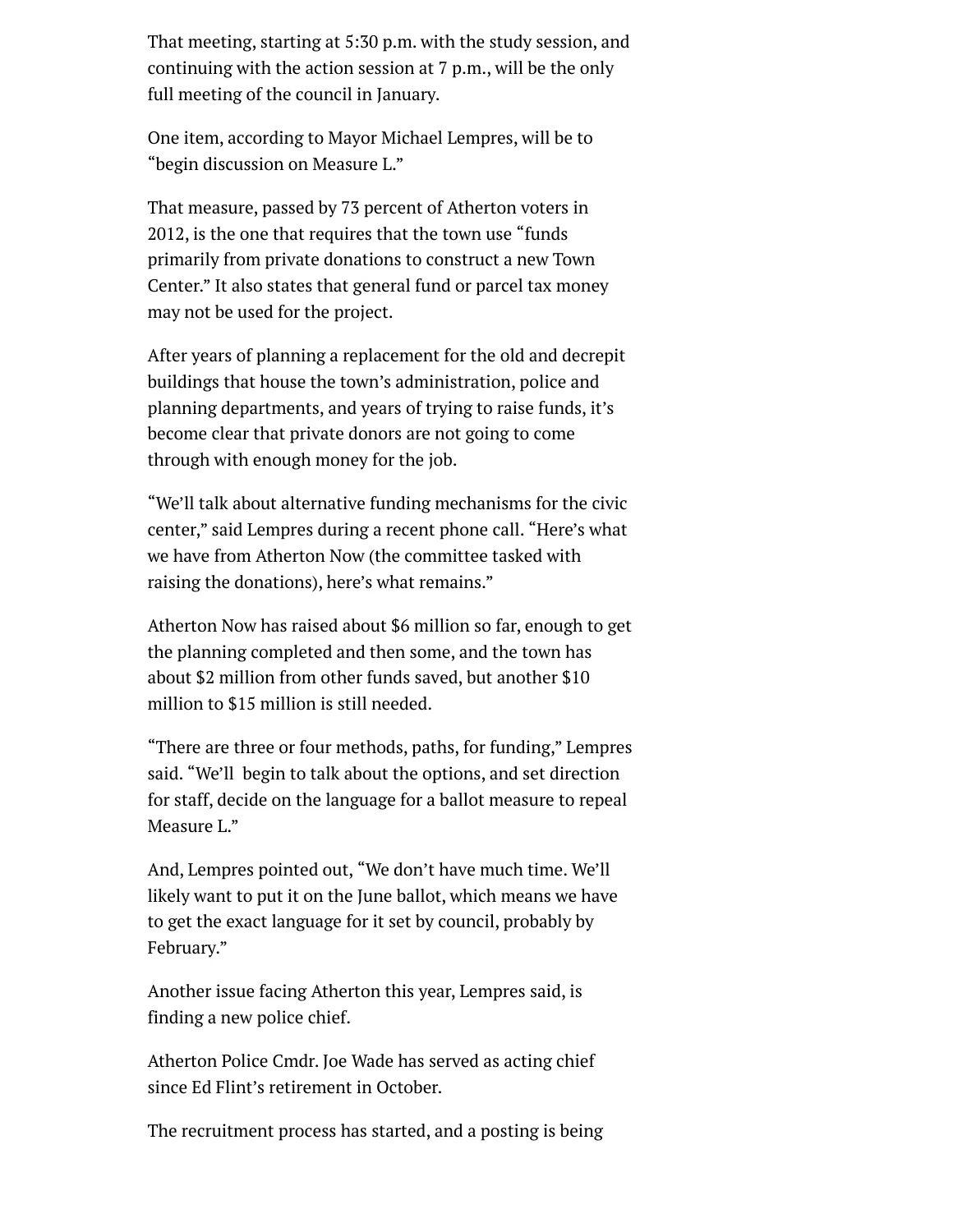developed, said Lempres.

Wade has been a popular acting chief, but Lempres said he didn't know if Wade would apply for the job.

"It's the most common thing people want to talk about at a dinner party or whatever," said Lempres. "It's almost all positive.

"The department has a vast clearance rate (for solving crimes) and it's high on service. They do vacation watches, use dogs and other tools to check properties."

In fact, one of the department's police dogs, Karli, who retired in December, is slated to get a commendation from the council on Wednesday.

Other issues facing Atherton this year include:

• Finding a way to get a quad gate at the Watkins Avenue crossing of Caltrain tracks, which would allow the town to extend its quiet zone, which would cut down on train horn noise;

• Dealing with an expected influx of noise complaints now that Surf Air has resumed using an approach to San Carlos Airport that goes directly over Atherton homes;

• Finding a way to communicate better with surrounding cities about their development plans  $-$  "We need a better way to get aware of them, so we can mitigate their effects";

• Discussing the "grand boulevard" idea, which could take various forms, including traffic calming and safety improvements, for El Camino Real with Redwood City and Menlo Park.

And, Lempres said, the town wants to continue talking with other agencies and municipalities to find a way to deal with traffic through the town, which is a forest dream part of the day and a traffic nightmare at other times.

But don't expect to see Marsh Road be widened, as Menlo Park Fire Protection District Chief Harold Schapelhouman has suggested.